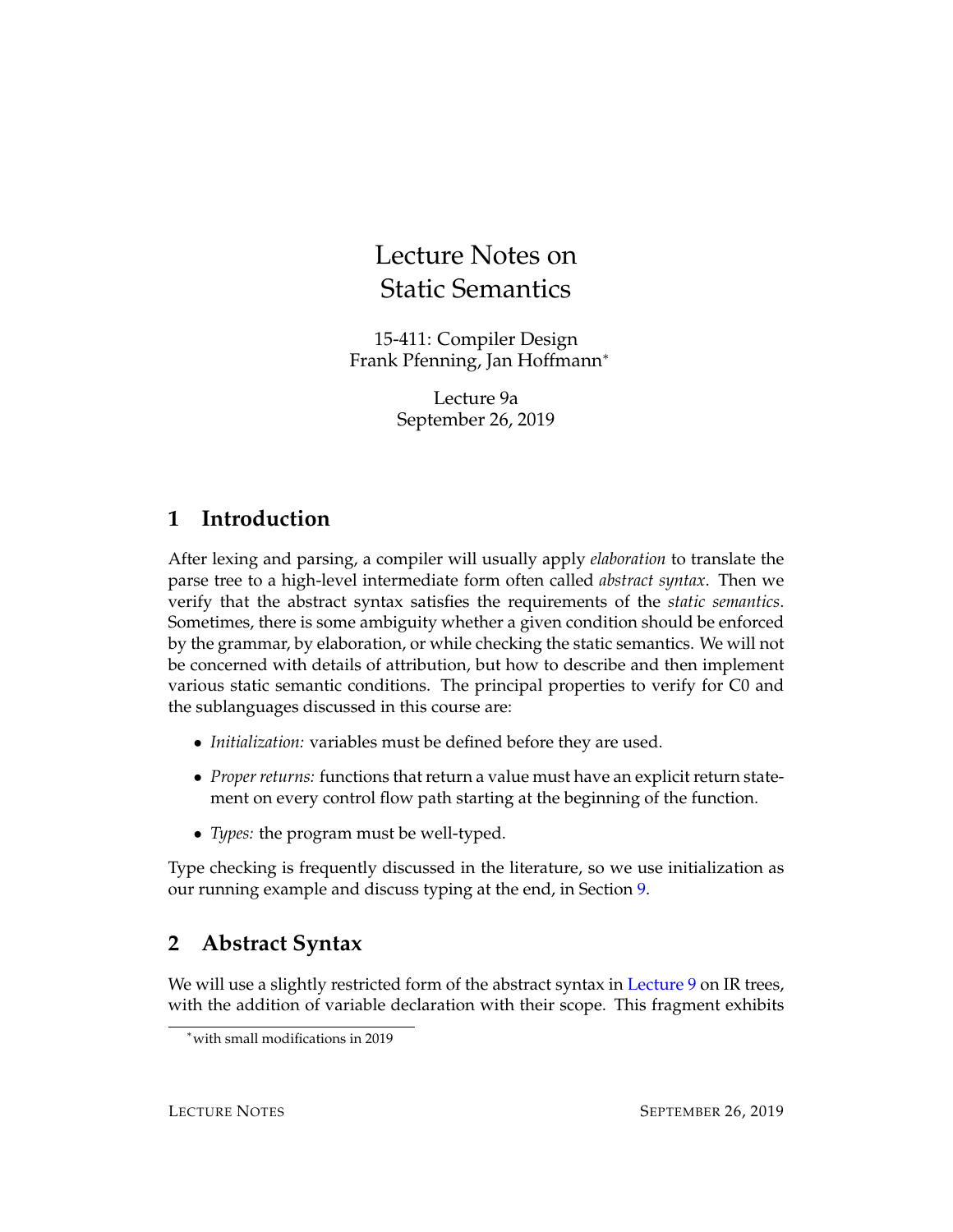all the relevant features for the purposes of the present lecture.

```
Expressions e ::= n | x | e_1 \oplus e_2 | e_1 & e_2Statements s ::= \text{assign}(x, e) | \text{ if } (e, s_1, s_2) | \text{ while } (e, s)| return(e) | nop | seq(s_1, s_2) | decl(x, \tau, s)
```
#### **3 Definition and Use**

Initialization guarantees that every variable is defined before it is used. It is natural to specify this in two parts: specify when a variable is *defined*, and specify when it is *used*. An error is signaled if we cannot show that every variable in the program is defined before it is used. As usual, this property is an *approximation* of what actual behaviors can be exhibited at runtime.

First, we define when a variable is used in an expression, written as  $use(e, x)$ . This is entirely straightforward, since we have a clear separation of expressions and statements in our language.

| no rule for               |           | no rule for               |
|---------------------------|-----------|---------------------------|
| use(n, x)                 | use(x, x) | $use(y, x), y \neq x$     |
| use $(e_1, x)$            |           | $use(e_2, x)$             |
| use $(e_1 \oplus e_2, x)$ |           | use $(e_1 \oplus e_2, x)$ |
| $use(e_1, x)$             |           | $use(e_2, x)$             |
| use $(e_1 \& e_2, x)$     |           | use $(e_1 \& e_2, x)$     |

We see already here that use $(e, x)$  is a so-called *may*-property: x *may* be used during the evaluation of  $x$ , but it is not guaranteed to be actually used. For example, the expression  $y > 0$  &  $x > 0$  may or may not actually use x. The expression false &&  $x > 0$  will actually never use x, and yet we flag it as possibly being used.

This is appropriate: we would like to raise an error if there is a possibility that an unitialized variable may be used. Because determining this in general is undecidable, we need to approximate it. Our approximation essentially says that any variable occurring in an expression may be used. The rule above express this more formally.

For a language to be usable, it is important that the rules governing the static semantics are easy to understand for the programmer and have some internal coherence. While it might make sense to allow false &  $x > 0$  in particular, what is the general rule? Designing programming languages and their static semantics is difficult and requires a good balance of formal understanding of the properties of programming languages and programmer's intuition.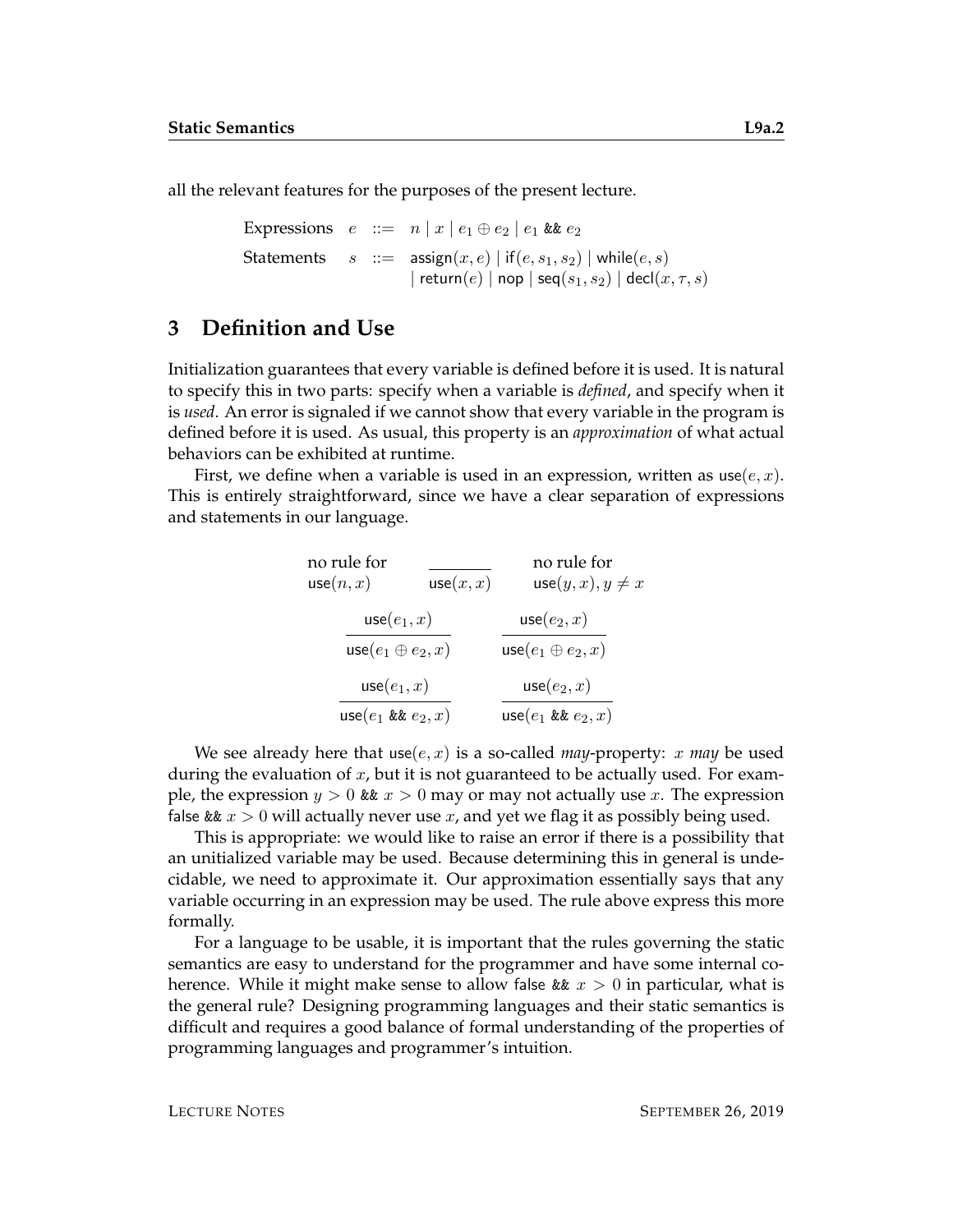Once we have defined use for expressions, we should consider statements. Does an assignment  $x = e$  use x? Our prior experience with liveness analysis for register allocation on abstract machine could would say: *only if it is used in* e. We stay consistent with this intuition and terminology and write live(s, x) for the judgment that  $x$  is live in  $s$ . This means the value of  $x$  is relevant to the execution of s.

Before we specify liveness, we should specify when a variable is *defined*. This is because, for example, the variable x is not live before the statement  $x = 3$ , because its current value does not matter for this statement, or any subsequent statement. We write def(s, x) is the execution of statement s will define x. This is an example of a *must*-property: we want to be sure that whenever s executes (and completes normally, without returning from the current function or raising an exception of some form), the  $x$  has been defined.

> $def(assign(x, e), x)$ no rule for  $def(assign(y, e), x), y \neq x$  $\mathsf{def}(s_1,x)$  def $(s_2,x)$  $\mathsf{def}(\mathsf{if}(e,s_1,s_2),x)$ no rule for  $\mathsf{def}(\mathsf{while}(e,s),x)$

The last two rules clearly illustrate that  $\text{def}(s, x)$  is a *must*-property: A conditional only defines a variable if is it defined along both branches, and a while loop does not define any variable (since the body may never be executed).

no rule for  
\n
$$
\det(\text{nop}, x) \qquad \frac{\det(s_1, x)}{\det(\text{seq}(s_1, s_2), x)} \qquad \frac{\det(s_2, x)}{\det(\text{seq}(s_1, s_2), x)}
$$
\n
$$
\frac{\det(s, x) \quad y \neq x}{\det(\text{decl}(y, \tau, s), x)}
$$

The side condition on the last rule applies because  $s$  is the scope of  $y$ . It makes sense to maintain the invariant that the defined variables in a statement are a subset of the declared ones. Otherwise, the program would be invalid anyway. However, in C and C0 we require that a variable  $x$  is declared at most once on a control-flow path. So we know that  $y$  cannot be in scope in the tree above of the declaration. Hence it is also not defined above its declaration.

A strange case arises for return statement. Since a return statement will never pass the control flow to the next instruction, any subsequent statements are unreachable. It is therefore permissible to claim that *all* variables currently in scope have been defined. We capture this by simply stating that return( $e$ ) defines any variable.

 $def(return(e), x)$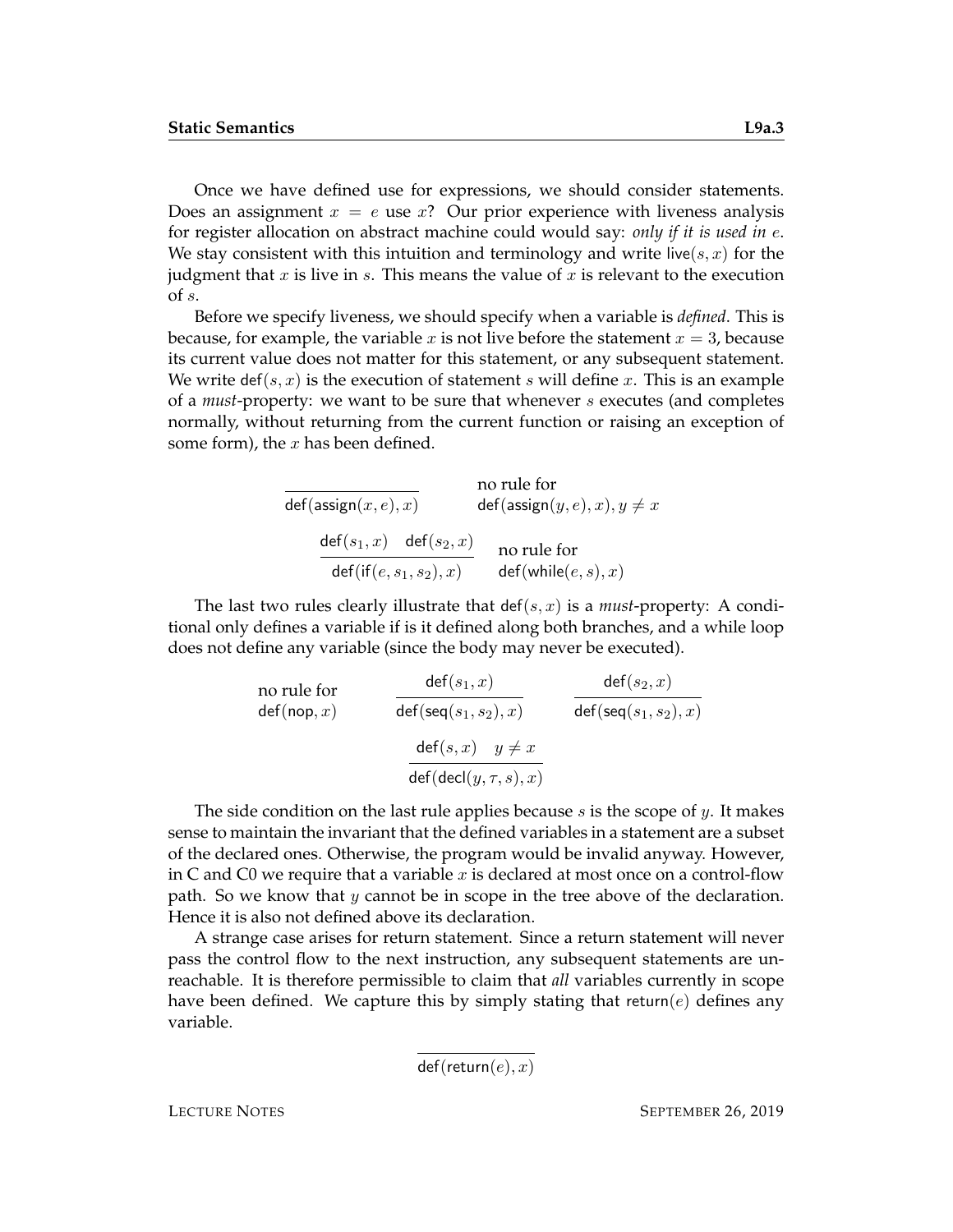#### **4 Liveness**

We now lift the use $(e, x)$  property to statements, written as live $(s, x)$   $(x$  is live in  $s$ ). Liveness is again a *may*-property.

$$
\frac{\mathsf{use}(e,x)}{\mathsf{live}(\mathsf{assign}(y,e),x)}
$$
\n
$$
\frac{\mathsf{use}(e,x)}{\mathsf{live}(\mathsf{if}(e,s_1,s_2),x)} \quad \frac{\mathsf{live}(s_1,x)}{\mathsf{live}(\mathsf{if}(e,s_1,s_2),x)} \quad \frac{\mathsf{live}(s_2,x)}{\mathsf{live}(\mathsf{if}(e,s_1,s_2),x)}
$$

We observe that liveness is indeed a *may*-property, since a variable is live in a conditional if is used in the condition or live in one or more of the branches. Similarly, if a variable is live in the body of a loop, it is live before because the loop body *may* be executed.

$$
\frac{\text{use}(e, x)}{\text{live}(\text{while}(e, s), x)} \quad \frac{\text{live}(s, x)}{\text{live}(\text{while}(e, s), x)}
$$
\n
$$
\frac{\text{use}(e, x)}{\text{live}(\text{return}(e), x)} \quad \text{no rule for} \quad \frac{\text{live}(x, s) \quad y \neq x}{\text{live}(\text{decl}(y, \tau, s), x)}
$$

In some way the most interesting case is a sequence of statements,  $seq(s_1, s_2)$ . If a variable is live in  $s_2$  it is only live in the composition if it is not defined in  $s_1!$ 

$$
\frac{\mathsf{live}(s_1,x)}{\mathsf{live}(\mathsf{seq}(s_1,s_2),x)} \qquad \qquad \frac{\neg \mathsf{def}(s_1,x) \quad \mathsf{live}(s_2,x)}{\mathsf{live}(\mathsf{seq}(s_1,s_2),x)}
$$

### **5 Initialization**

Given liveness, we can now say when proper initialization is violated: If a variable is live at the site of its declaration. That means that its value would be used somewhere before it is defined. Assume we have a program p and we write "s in  $p''$  if s is a statement appearing in  $p$ . The following rule captures the general condition.

$$
\frac{\mathsf{decl}(x,\tau,s)\text{ in }p\quad \mathsf{live}(s,x)}{\text{error}}
$$

Unlike the previous rules in the lecture, this one should be read from the premises to the conclusion. In this way it is similar to our rules for liveness from [Lecture 4.](http:/http://www.cs.cmu.edu/~janh/courses/411/17/lec/04-liveness.pdf)

This brings out an important distinction when we try to convert the specification rules into an implementation. We have to decide if the rules should be read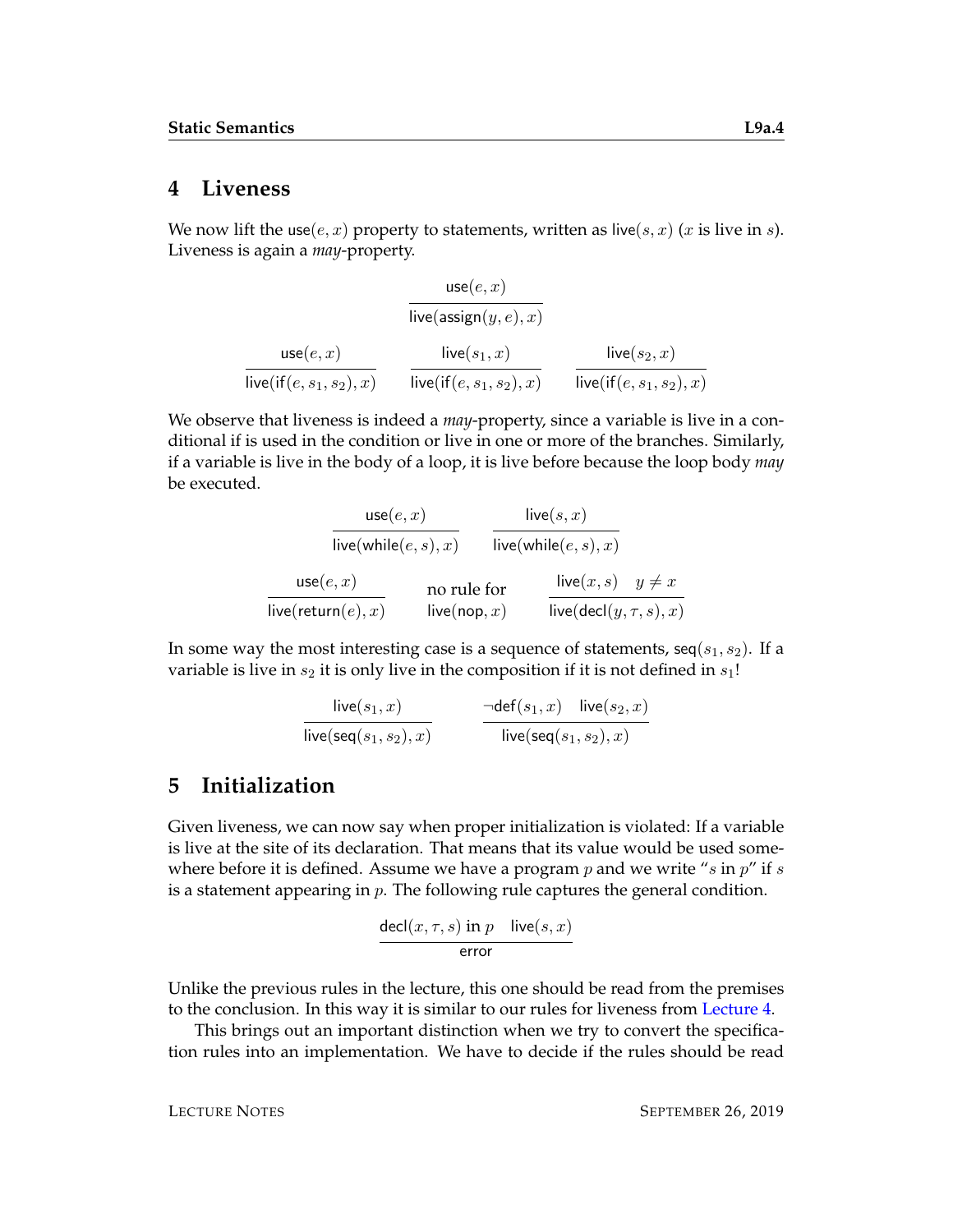from the premises to the conclusion, or from the conclusion to the premises. Sometimes, the same property can be specified in different directions. For example, we can define a predicate init which verifies that all variables are properly initialized and which works from the conclusion to the premises with the following schema.

> init(nop)  ${\sf init}(s_1)$   ${\sf init}(s_2)$  ${\sf init}({\sf seq}(s_1,s_2))$  $\mathsf{init}(s)$   $\neg \mathsf{live}(s,x)$  $\mathsf{init}(\mathsf{decl}(x,\tau,s))$  (other rules omitted)

The omitted rules just verify each substatement so that all declarations in the program are checked in the end.

#### **6 From Judgments to Functions**

We now focus on the special case that the inference rules are to be read bottom-up, starting with the judgments we ultimately want to verify. Consider  $init(s)$ . When we start, s is known and we are trying to determine if there is a deduction of  $init(s)$ given the rules we have put down. If there is such a deduction, we succeed. If not, we issue an error message. We can model this as a function returning a boolean, or a function returning no interesting value but raising an exception in case the property is violated.

init : stm  $\rightarrow$  bool

Now each of the rules becomes a case in the function definition.

```
init(nop) = \top\mathsf{init}(\mathsf{seq}(s_1,s_2)) = \mathsf{init}(s_1) \land \mathsf{init}(s_2)\mathsf{init}(\mathsf{decl}(x,\tau,s)) = \mathsf{init}(s) \land \neg \mathsf{live}(s,x). . .
```
Here we assume a boolean constant  $\top$  (for *true*) and boolean operators conjunction *A* ∧ *B* and negation  $\neg$ *A* in the functional language; later we might use disjunction  $A ∨ B$  and falsehood  $\bot$ . When we call live(s, x) we assume that it is a similar function.

live : stm  $\times$  var  $\rightarrow$  bool

This function is now a transcription of the rules for the live judgment. In this process we sometimes have to combine multiple rules into a single case of the function definition (as, for example, for  $seq(s_1, s_2)$ .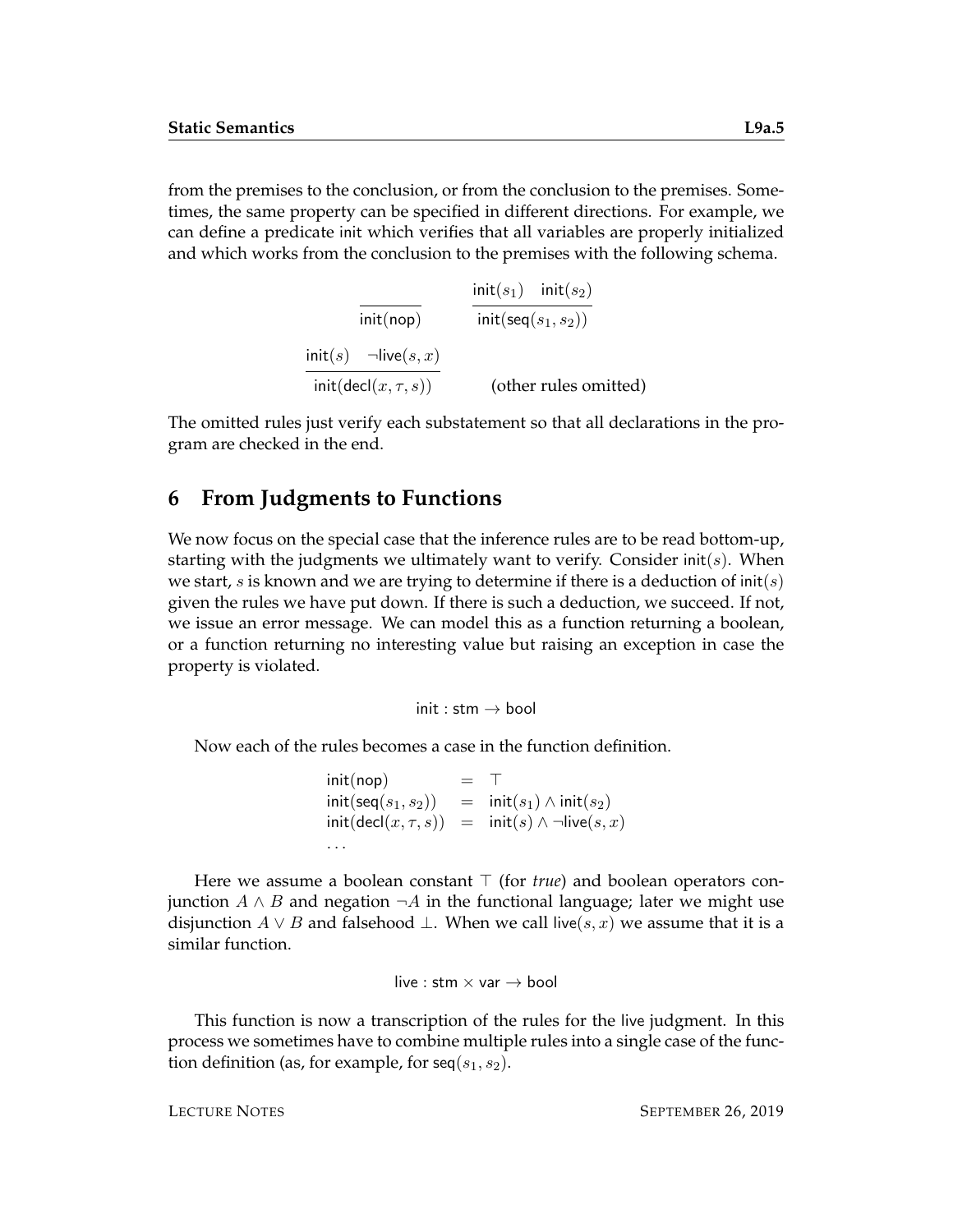```
live(nop, x) = \perp\textsf{live}(\textsf{seq}(s_1, s_2), x) = \textsf{live}(s_1, x) \vee (\neg \textsf{def}(s_1, x) \wedge \textsf{live}(s_2, x))live(det(y, \tau, s), x) = y \neq x \land live(x, s). . .
```
We still have to write functions for predicates def(s, x) and use(e, x), but these are a straightforward exercise now.

```
def : stm \times var \rightarrow bool
use : \exp x \cdot \exp \rightarrow \text{bool}
```
The whole translation was relatively straightforward, primarily because the rules were well-designed, and because we always had enough information to just write a boolean function.

#### **7 Maintaining Set of Variables**

What we have done above is a perfectly adequate implementation of initialization checking. But we might also try to rewrite it in order limit the number of traversals of the statements. For example, in

$$
\mathsf{live}(\mathsf{seq}(s_1,s_2),x) = \mathsf{live}(s_1,x) \lor (\neg \mathsf{def}(s_1,x) \land \mathsf{live}(s_2,x))
$$

we may traverse  $s_1$  twice: once to check if x is live in  $s_1$ , and once to see if x is defined in  $s<sub>1</sub>$ . In general, we might traverse statements multiple times, namely for each variable declaration in whose scope it lies. This in itself is not a performance bug, but let's see how one might change it.

One way this can often be done is to notice that for any statement s, there could be multiple variables x such that live( $s, x$ ) or def( $s, x$ ) holds. We can try to combine these into a *set*. We denote a set of variables with  $\delta$  and define the following two judgments:

- init( $\delta$ ,  $s$ ,  $\delta'$ ): assuming all the variables in  $\delta$  are defined when s is reached, no uninitialized variable will be referenced and after its execution all the variables in  $\delta'$  will be defined.
- use( $\delta$ , e): e will only reference variables defined in  $\delta$ .

As a notational convention, we isolate assumptions on the left-hand side of a turnstile symbol, writing:

- $\delta \vdash s \Rightarrow \delta'$  for  $init(\delta, s, \delta').$
- $\delta \vdash e$  for use( $\delta, e$ ).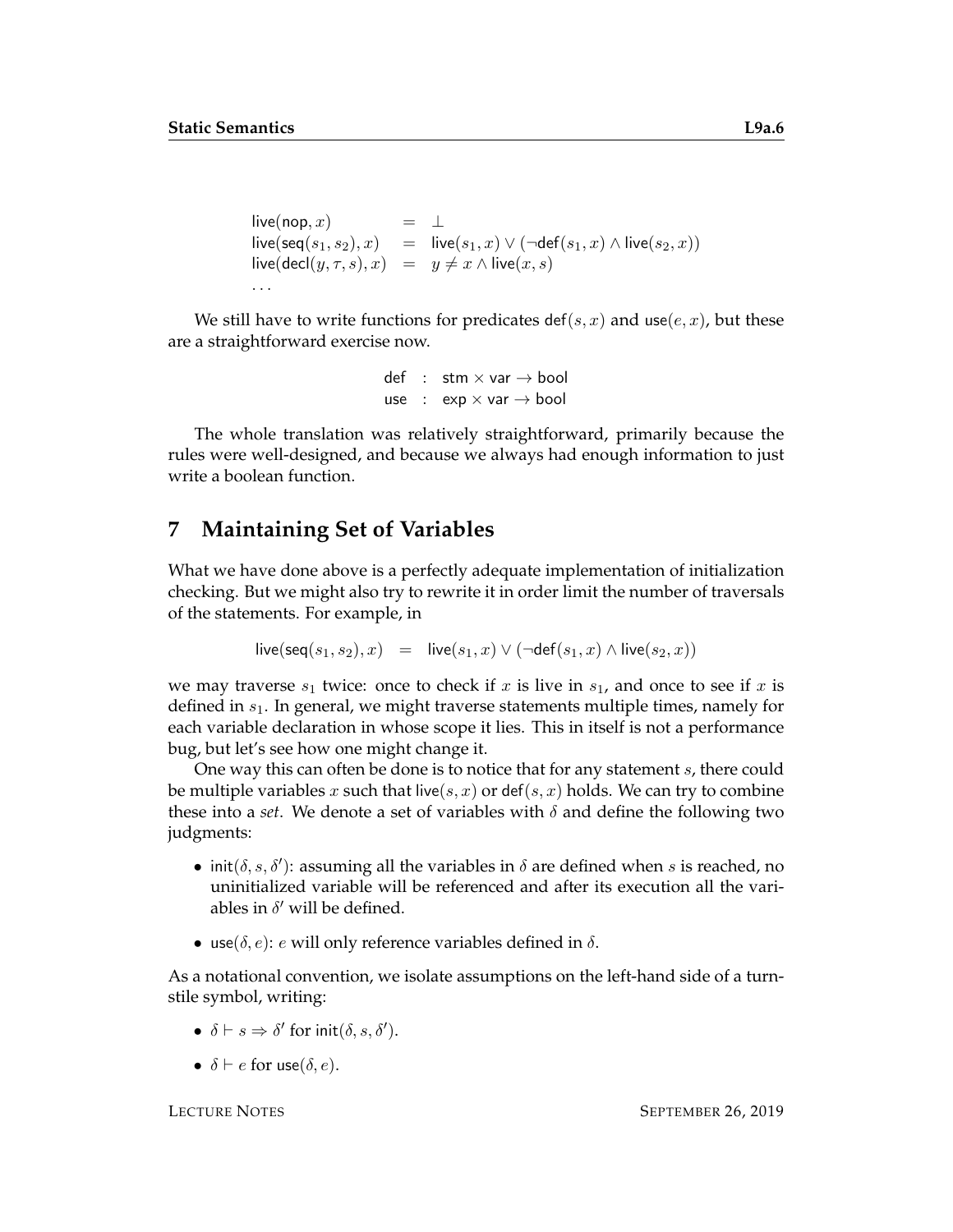From the previous rules we develop the following:

$$
\begin{array}{ccc}\n\delta \vdash \mathsf{nop} \Rightarrow \delta & \delta \vdash s_1 \Rightarrow \delta_1 & \delta_1 \vdash s_2 \Rightarrow \delta_2 \\
\hline\n\delta \vdash \mathsf{nop} \Rightarrow \delta & \delta \vdash \mathsf{seq}(s_1, s_2) \Rightarrow \delta_2 \\
\hline\n\delta \vdash \mathsf{assign}(x, e) \Rightarrow \delta \cup \{x\} & \delta \vdash e & \delta \vdash s_1 \Rightarrow \delta_1 & \delta \vdash s_2 \Rightarrow \delta_2 \\
\hline\n\delta \vdash e & \delta \vdash s \Rightarrow \delta' & \delta \vdash \mathsf{if}(e, s_1, s_2) \Rightarrow \delta_1 \cap \delta_2 \\
\hline\n\delta \vdash \mathsf{while}(e, s) \Rightarrow \delta & \delta \vdash \mathsf{decl}(y, \tau, s) \Rightarrow \delta' - \{y\} \\
\hline\n\delta \vdash \mathsf{return}(e) \Rightarrow \{x \mid x \text{ in scope}\}\n\end{array}
$$

It is worth reading these rules carefully to make sure you understand them. The last one is somewhat problematic, since we don't have enough information to know which declarations we are in the scope of. We should generalize our judgment to  $\gamma$ ;  $\delta \vdash s \Rightarrow \delta'$ , where  $\gamma$  is the set of all variables currently in scope. Then the last rule might become

$$
\frac{\delta \vdash e}{\gamma \text{ ; } \delta \vdash \text{return}(e) \Rightarrow \gamma}
$$

and we would systematically add  $\gamma$  to all other judgments. We again leave this as an exercise.

In these judgments we have traded the complexity of traversing statements multiple times with the complexity of maintaining variables sets.

### **8 Modes of Judgments**

If we consider the judgment  $\delta \vdash e$  there is nothing new to consider: we would translate this to a function

use : set var  $\times$  exp  $\rightarrow$  bool

On the other hand, it does not work to translate  $\delta \vdash s \Rightarrow \delta'$  as

$$
\mathsf{init} : \mathsf{set}\, \mathsf{var} \times \mathsf{stm} \times \mathsf{set}\, \mathsf{var} \to \mathsf{bool}
$$

This is because, in general, we do not know  $\delta'$  before we start out. We need to *compute* it as part of building the deduction! So we need to implement

$$
\mathsf{init} : \mathsf{set}\, \mathsf{var} \times \mathsf{stm} \to \mathsf{bool} \times \mathsf{set}\, \mathsf{var}
$$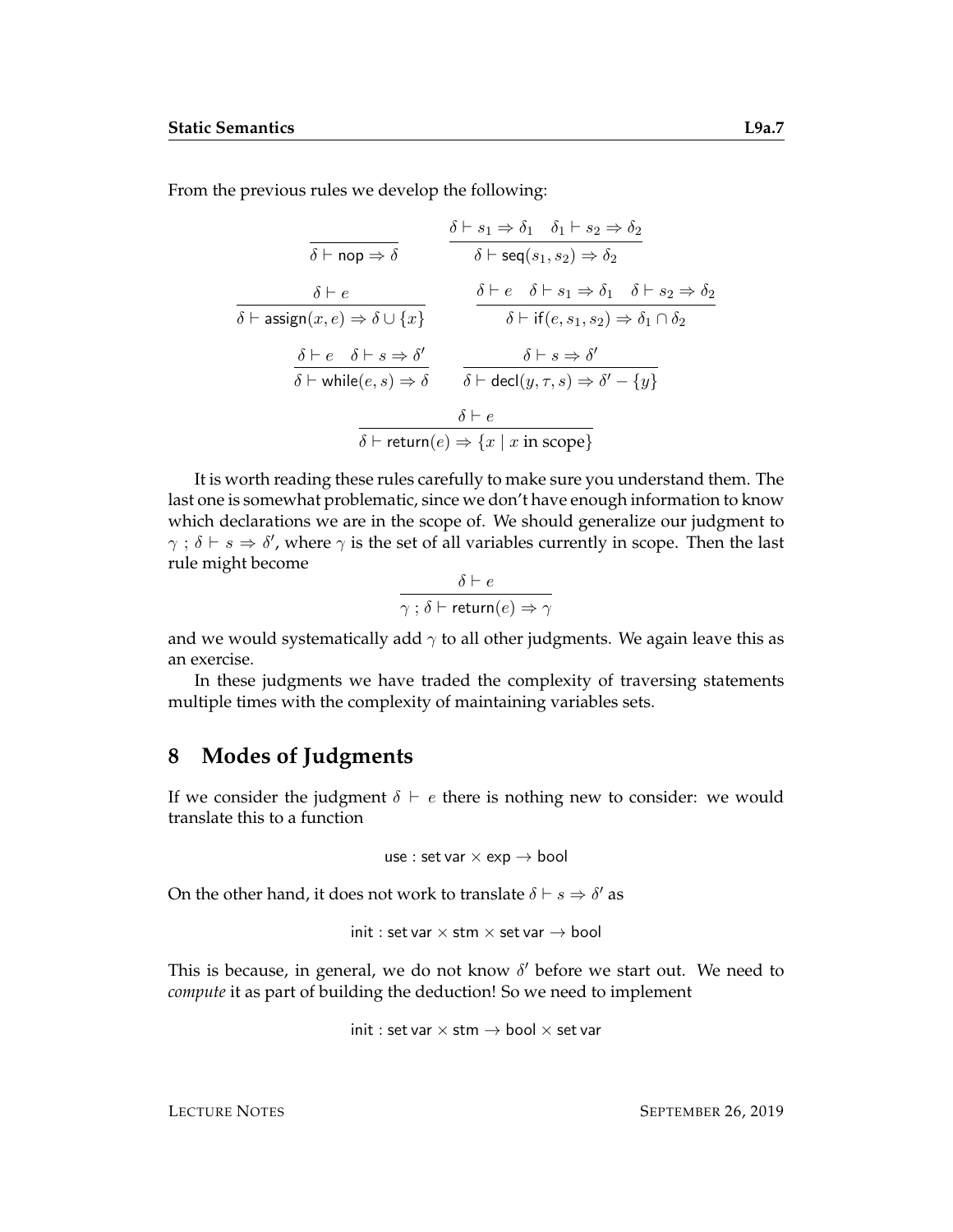In order to handle return(e), we probably should also pass in a second set of declared variables or a context. We could also avoid returning a boolean by just returning an optional set of defined variables, or raise an exception in case we disover a variable that is used but not defined.

Examining the rules shows that we will need to be able to add variables and to remove variables from sets, as well as compute intersections. Otherwise, the code should be relatively straightforward.

Before we actually start this coding, we should go over the inference rules to make sure we always have enough information to compute the output  $\delta'$  given the inputs  $\delta$  and s. This is the purpose of *mode checking*. Let's go over one example:

$$
\frac{\delta \vdash s_1 \Rightarrow \delta_1 \quad \delta_1 \vdash s_2 \Rightarrow \delta_2}{\delta \vdash \textsf{seq}(s_1, s_2) \Rightarrow \delta_2}
$$

Initially, we know the input  $\delta$  and  $s = \text{seq}(s_1, s_2)$ . This means we also know  $s_1$  and s<sub>2</sub>. We cannot yet compute  $\delta_2$ , since the required input  $\delta_1$  in the second premise is unknown. But we can compute  $\delta_1$  from the first premise since we know  $\delta$  and  $s_1$  and this point. This gives us  $\delta_1$  and we can now compute  $\delta_2$  from the second premise and return it in the conclusion.

$$
\mathsf{init}(\delta, \mathsf{seq}(s_1, s_2)) = \mathsf{let}\ \delta_1 = \mathsf{init}(\delta, s_1)\ \mathbf{in}\ \mathsf{init}(\delta_1, s_2)
$$

## <span id="page-7-0"></span>**9 Typing Judgments**[1](#page-7-1)

Arguably the most important judgment on programs is whether they are welltyped. The *context* (or *type environment*) Γ assigns types to variables. This is often defined explicitly with

 $\Gamma ::= \cdot | \Gamma, x:\tau$ 

where we write  $\Gamma(x) = \tau$  when  $x:\tau$  in  $\Gamma$ . The typing judgment for expressions

 $\Gamma \vdash e : \tau$ 

verifies that the expression e is well-typed with type  $\tau$ , assuming the variables are typed as prescribed by Γ. Most of the rules are straightforward; we show a couple.

> $\Gamma(x) = \tau$  $\overline{\Gamma \vdash x : \tau}$   $\overline{\Gamma \vdash n : \text{int}}$   $\overline{\Gamma \vdash \text{true : bool}}$   $\overline{\Gamma \vdash \text{false : bool}}$  $\Gamma \vdash e_1 : \mathsf{int} \quad \Gamma \vdash e_2 : \mathsf{int} \qquad \quad \Gamma \vdash e_1 : \mathsf{bool} \quad \Gamma \vdash e_2 : \mathsf{bool}$  $\Gamma \vdash e_1 + e_2 : \mathsf{int}$  $\overline{\Gamma \vdash e_1 \text{ kk} e_2 :}$  bool

<span id="page-7-1"></span> $1$ Not covered in lecture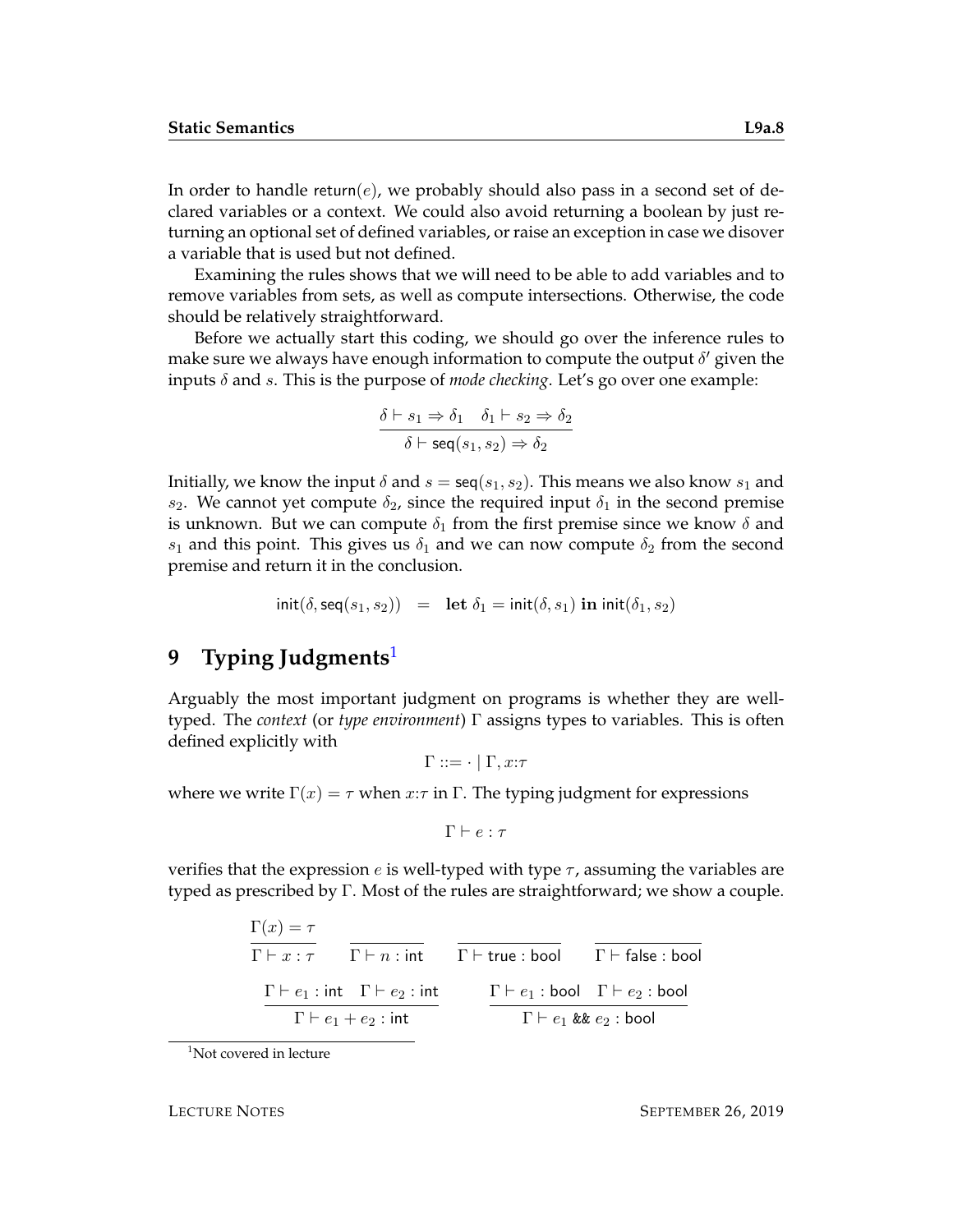Typing for statements is slightly more complex. Statements are executed for their effects, but statements in the body of a functions also ultimately return a value. We write

 $\Gamma \vdash s : [\tau]$ 

to express that s is well-typed in context  $\Gamma$ . If s returns (using a return(e) statement), then e must be of type  $\tau$ . We use this to check that no matter how a function returns, the returned value is always of the correct type.

$$
\frac{\Gamma(x) = \tau' \quad \Gamma \vdash e : \tau'}{\Gamma \vdash \text{assign}(x, e) : [\tau]} \qquad \frac{\Gamma \vdash e : \text{bool} \quad \Gamma \vdash s_1 : [\tau] \quad \Gamma \vdash s_2 : [\tau]}{\Gamma \vdash \text{if}(e, s_1, s_2) : [\tau]}
$$
\n
$$
\frac{\Gamma \vdash e : \text{bool} \quad \Gamma \vdash s : [\tau]}{\Gamma \vdash \text{while}(e, s) : [\tau]} \qquad \frac{\Gamma \vdash e : \tau}{\Gamma \vdash \text{return}(e) : [\tau]}
$$
\n
$$
\frac{\Gamma \vdash s_1 : [\tau] \quad \Gamma \vdash s_2 : [\tau]}{\Gamma \vdash \text{seq}(s_1, s_2) : [\tau]}
$$
\n
$$
\frac{\Gamma, x : \tau' \vdash s : [\tau]}{\Gamma \vdash \text{decl}(x, \tau', s) : [\tau]}
$$

In the last rule for declarations, we might prohibit shadowing of variables by requiring that  $x \notin \text{dom}(\Gamma)$ . Alternatively, we could stipulate that the rightmost occurrence of x in  $\Gamma$  is the one considered when calculating  $\Gamma(x)$ . It is also possible that we already know that no conflict can occur, since shadowing may have been ruled out during elaboration already.

#### **10 Modes for Typing**

When implementing type-checking, we need to decide on a *mode* for the judgment. Clearly, we want the context  $\Gamma$  and the expression e or statement s to be known, but what about the type?

We first look at expression typing,  $\Gamma \vdash e : \tau$ . Can we always know  $\tau$ ? Perhaps in our small language fragment from this lecture, but not in L3. For example, if we check an expression  $e_1 == e_2 :$  bool, we may know it is of type bool but we do not know the types of  $e_1$  or  $e_2$  (they could be bool or int). Similarly, if we have an expression used as a statement, we do not know the type of expression. Therefore, we should implement a function that takes the context Γ and e as input and *synthesizes* a type  $\tau$  such that  $\Gamma \vdash e : \tau$  (if such a type exists, and fails otherwise). The resulting type  $\tau$  can be then be compared to a given type if that is known. Of course, you should go through the rules and verify that one can indeed always synthesize a type.